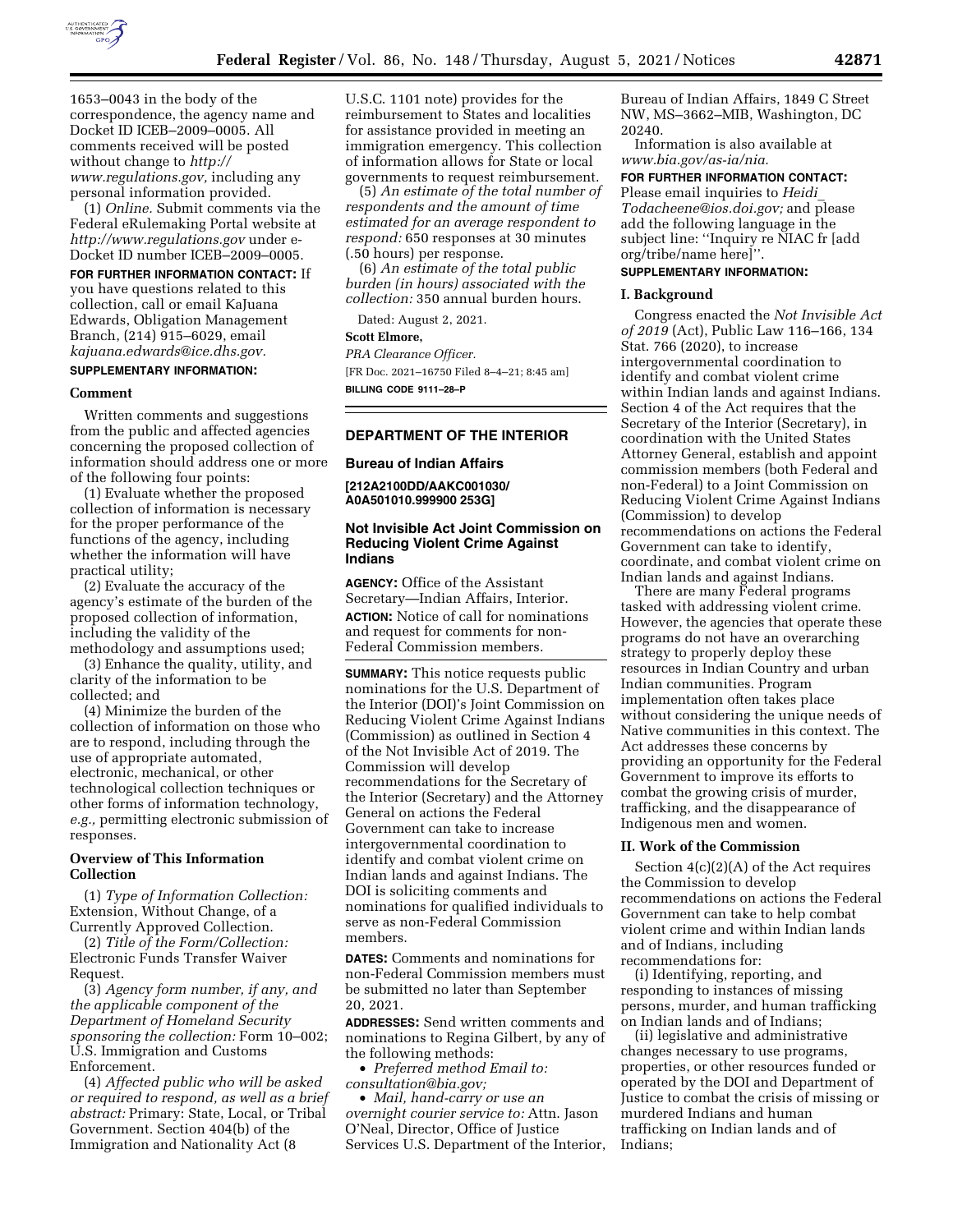(iii) tracking and reporting data on instances of missing persons, murder, and human trafficking on Indian lands and of Indians;

(iv) addressing staff shortages and open positions within relevant law enforcement agencies, including issues related to the hiring and retention of law enforcement officers;

(v) coordinating Tribal, State, and Federal resources to increase prosecution of murder and human trafficking offenses on Indian lands and of Indians; and

(vi) increasing information sharing with Tribal governments on violent crime investigations and prosecutions in Indian lands that were terminated or declined.

The Act requires the Commission to submit all recommendations to the Secretary of the Interior, the Attorney General, the Senate Committees on the Judiciary and on Indian Affairs, the House Committees on the Judiciary and on Natural Resources and make their recommendations publicly available. For more information see *[https://](https://www.bia.gov/as-ia/nia) [www.bia.gov/as-ia/nia.](https://www.bia.gov/as-ia/nia)* 

# **III. Commission Membership, Responsibilities and Criteria**

### *A. Commission Membership*

In accordance with the Act, the Commission is exempt from the Federal Advisory Committee Act (FACA) requirements.

The Secretary will coordinate with the Attorney General to establish the Commission and appoint members. The Commission must be composed of a minimum of 27 qualified Federal and non-Federal members who represent diverse experiences, backgrounds, geography, and Tribes of diverse sizes who are able to provide balanced points of view on the duties of the Commission. The Secretary is seeking non-Federal nominations for

representatives to serve on the Commission who represent one or more of the interests in Section C and who fulfill the additional skills and expertise listed in the same section.

In making membership decisions, the Secretary will consider whether the interest represented by a nominee will be affected significantly by the final products of the Commission, which may include report(s) and/or proposed recommendations; whether that interest is already adequately represented by other nominees; and whether the potential addition would adequately represent that interest.

Federally registered lobbyists are ineligible to serve on all FACA and non-FACA boards, committees, or councils in an individual capacity. The term ''individual capacity'' refers to individuals who are appointed to exercise their own individual best judgment on behalf of the government, such as when they are designated Special Government Employees, rather than being appointed to represent a particular interest.

# *B. Commission Member Responsibilities*

The Commission is expected to meet approximately 3–5 times and each meeting is expected to last multiple hours for a consecutive 2–3 days each. The initial meeting may be held by teleconference and/or web conference; later meetings may be held either virtually or in person, or a mixture of both. Between meetings, Commission members are expected to participate in work group or subcommittee work via conference call, email and/or virtually. The Commission's work is expected to occur over the course of 18 months as identified in the Act. The Commission may hold hearings, meet and act at times and places, take testimony, and receive evidence as the Commission

considers to be advisable to carry out its duties.

Because of the scope and complexity of the tasks at hand, Commission members must be able to invest considerable time and effort in the process. Commission members must be able to attend all Commission meetings, hearings, work on Commission work groups, consult with their constituencies between Commission meetings, and negotiate in good faith toward a consensus on issues before the Commission. Because of the complexity of the issues under consideration, as well as the need for continuity, the Secretary reserves the right to replace any member who is unable to participate in the Commission's meetings, hearings, and work group meetings with an alternate member.

The DOI commits to pay the reasonable travel and per diem expenses of Commission members, if appropriate, to attend in-person meetings and hearings.

### *C. Membership Criteria*

Prospective members need to have a strong capacity for teamwork, tracking relevant Federal Government programs and policy making procedures, and coordinating with and acting on behalf of the entity they represent. Prospective members should demonstrate relevant expertise, and a commitment and motivation to address the issues related to missing, murdered and human trafficking of Indians, especially at the local level. Because of the significant time commitment for this Commission, nominees should not be a current member of an existing Commission, Task Force, or Advisory Group on a similar or related topic.

Non-Federal members of the Commission are comprised of the categories below. Specific criteria for each category are provided.

| Category                | Criteria                                                                                                                                                        |
|-------------------------|-----------------------------------------------------------------------------------------------------------------------------------------------------------------|
| Tribal law enforcement. |                                                                                                                                                                 |
|                         | • Work for a Tribe that has experience in missing, murdered or human trafficking with or with-<br>out a Tribal resolution.                                      |
|                         | • Demonstrated understanding of the procedural requirements to investigate missing and mur-<br>der [cases] e.g., how and when to interview, and report writing. |
|                         | • Demonstrated experience in gathering and preserving evidence in missing persons cases.                                                                        |
|                         | • Demonstrated experience working with FBI or local law enforcement on missing persons<br>cases.                                                                |
|                         | • In close proximity to Indian lands.                                                                                                                           |
|                         | • A letter of recommendation from a local Indian Tribe.                                                                                                         |
|                         | • Be from State, county, or local law enforcement with cross-deputization experience working<br>with local Tribe(s).                                            |
|                         | • Nominees in this category should represent a mix of people from P.L. 280 states and from<br>non-P.L. 280 states.                                              |
|                         | • Experience in cases related to missing persons, murder, or trafficking.                                                                                       |
|                         | • Experience working with culturally relevant wellness and/or family courts and/or victim serv-<br>ices.                                                        |